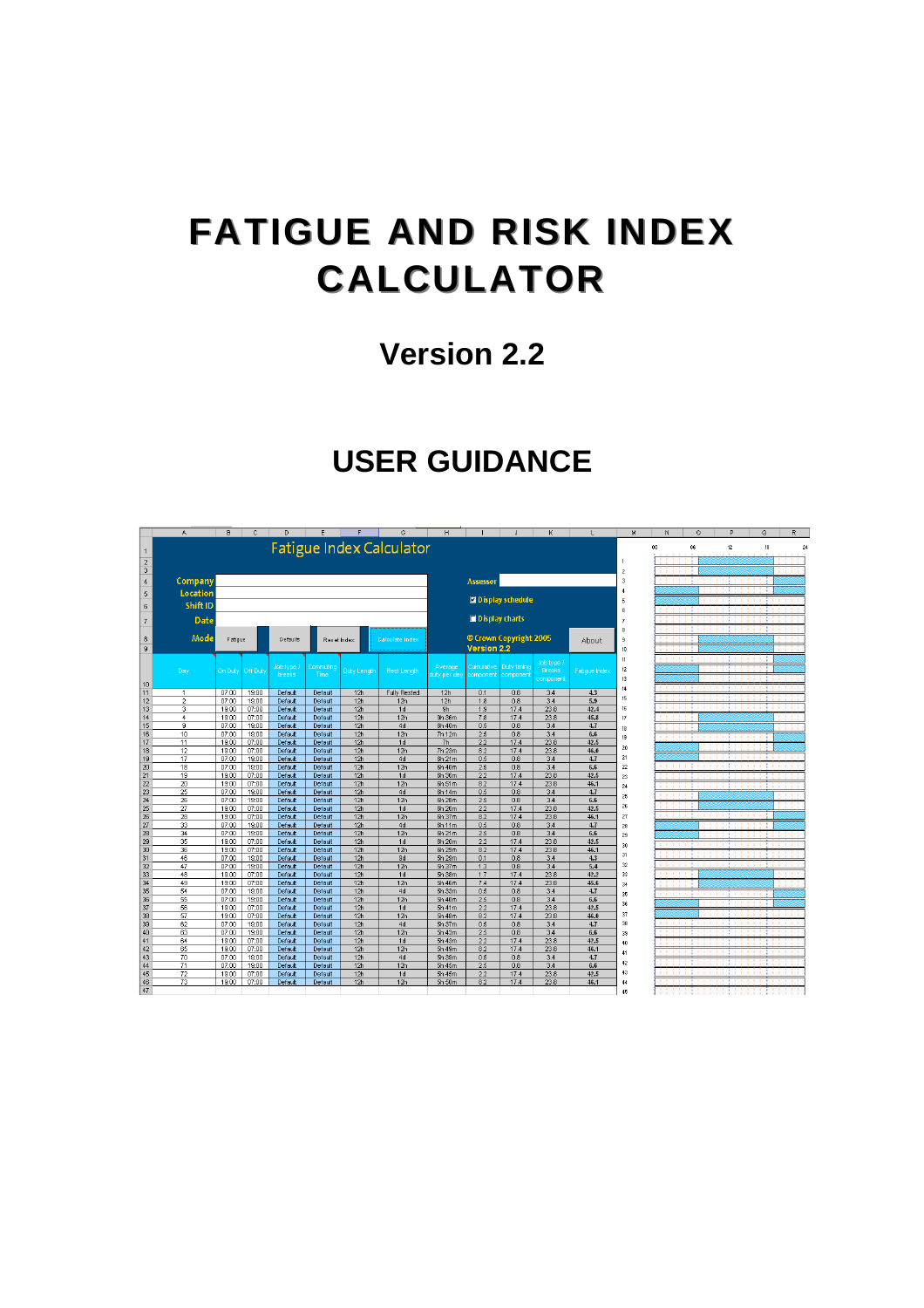# **1 CONTENTS**

|                                              | 2 |
|----------------------------------------------|---|
|                                              | 3 |
|                                              | 3 |
|                                              | 3 |
|                                              | 3 |
|                                              |   |
| 4.4 Switching between fatigue and risk index | 6 |
|                                              | 6 |
|                                              | 6 |
|                                              |   |
|                                              |   |
|                                              |   |
|                                              |   |

## **2 BACKGROUND**

The development of the Fatigue and Risk Index Calculator was under taken by QinetiQ, in collaboration with Simon Folkard Associates Ltd, as part of a programme of research for the HSE. Details of work and data that were used in the development process are outlined in 'The development of a fatigue/risk index for shiftworkers' HSE Research Report 446 (2006) (available on HSE's website in the 'Research' pages).

The calculator contains two separate indices, one which relates to fatigue (Fatigue Index) and one that relates to risk (Risk Index). While the two indices are similar in many respects they diverge in others. The main differences are due to the different time of day effect: the peak in risk occurs close to midnight, whereas the peak in fatigue tends to occur some five hours later, in the early morning. Therefore, when assessing a pattern of work it is important to review both the Fatigue and Risk indices.

In the spreadsheet, both the risk and the fatigue indices are expressed in terms of three individual components:

1. A cumulative component. This relates to the way in which individual duty periods or shifts are put together to form a complete schedule. The cumulative component associated with a particular shift depends on the pattern of work immediately preceding that shift.

2. A component associated with duty timing, i.e. the effect of start time, shift length and the time of day throughout the shift.

3. A job type / breaks component. This relates to the content of the shift, in terms of the activity being undertaken and the provision of breaks during the shift.

Before using the Fatigue and Risk Index Calculator for the first time, it is recommended that users read the research report associated with the development of the Index and in particular, Section 2: Development of a new Fatigue Index (HSE RR446 (2006).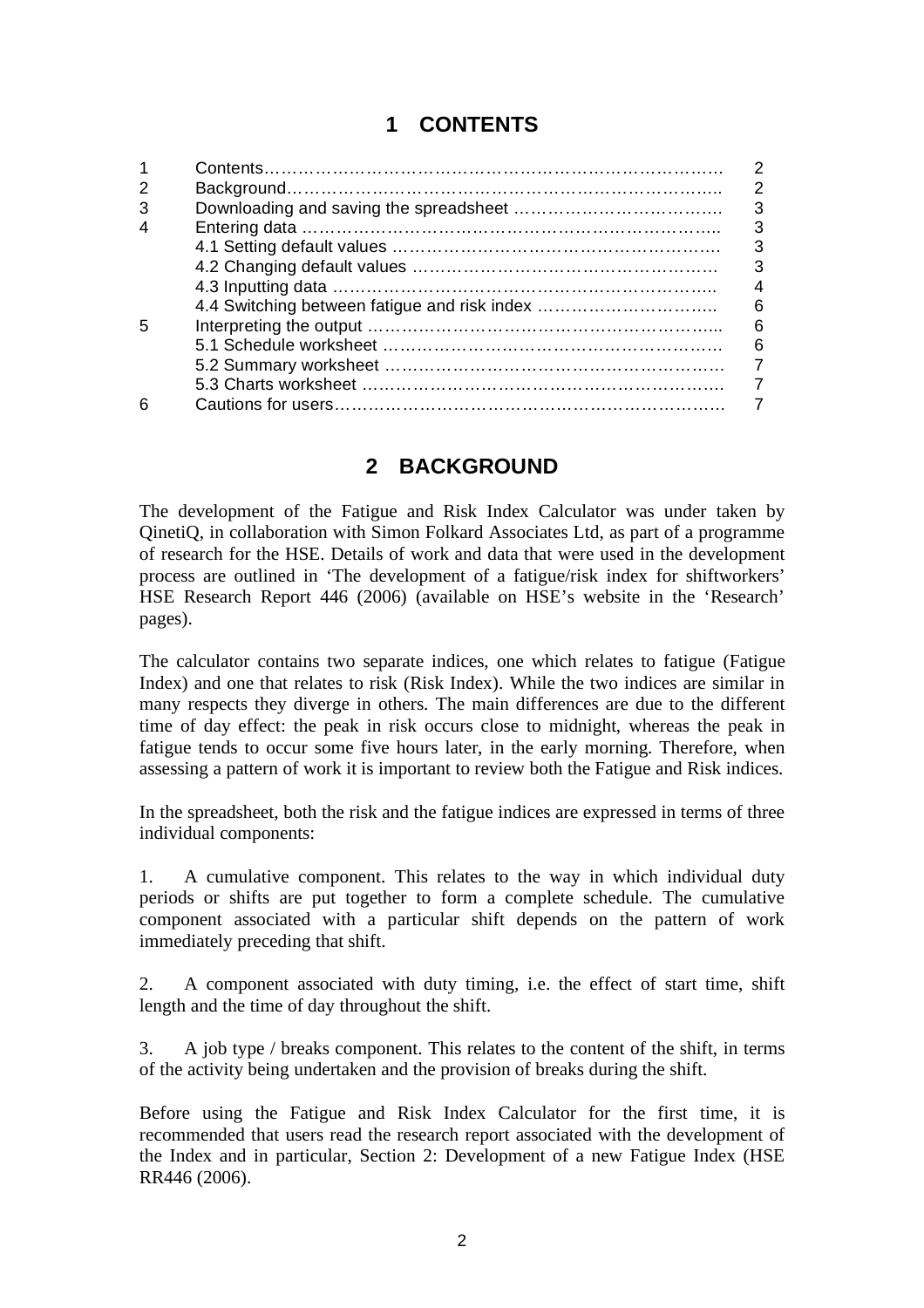### **3 DOWNLOADING AND SAVING THE SPREADSHEET**

The Excel spreadsheet is available for downloading on HSE's website. On the 'Home' page look in the drop down menu under 'Tools'. Having downloaded the spreadsheet, save and use this version as a template for future assessments.

### **4 ENTERING DATA**

The spreadsheet uses a number of macros to calculate the Fatigue and Risk Indices. On starting the program, a security warning will appear indicating that macros are present in the spreadsheet. Select **Enable Macros**. (Please note that you will need to check that the security setting on your computer for Excel is set to 'medium' so that you can enable macros to be used.)

#### **4.1 SETTING DEFAULT VALUES**

On opening the spreadsheet for the first time a default window will appear (Figure 1).

| Commuting Time                                                                                  |            | <b>Breaks</b>                                                                                                                                            |  |
|-------------------------------------------------------------------------------------------------|------------|----------------------------------------------------------------------------------------------------------------------------------------------------------|--|
| What is the typical commuting time of employees to OR from<br>work (to the nearest 10 minutes): |            | How frequently (to the nearest 15 mins) are rest breaks<br>typically provided OR taken?                                                                  |  |
| $\div$ hours<br>About   n<br>40<br>(Please specify the typical commuting time)                  |            | $\frac{1}{2}$ hours<br>Every $ $ 3<br>$-$ mins<br>$\theta$<br>(please specify the typical interval between breaks)                                       |  |
| Type of Job: Workload                                                                           |            | What is the typical average length of these breaks (to the<br>nearest 5 minutes) that are provided or taken?                                             |  |
| The workload and/or work pace of the job is typically:                                          |            | 쉬 hours   $\frac{15}{15}$ 쉬mins                                                                                                                          |  |
| Extremely demanding, no spare capacity.                                                         | C          | (please specify the average length of breaks)                                                                                                            |  |
| Moderately demanding, little spare capacity.<br>Moderately undemanding, some spare<br>capacity. | $\epsilon$ | What is typically the longest (to the nearest 15mins)<br>period of continuous work before a break?<br>$\frac{1}{2}$ hours $\boxed{0}$ $\frac{1}{2}$ mins |  |
| Extremely undemanding, lots of spare capacity. C                                                |            | (please specify the longest period between breaks)                                                                                                       |  |
| Type of Job: Attention<br>The job typically requires continuous attention                       |            | What is typically the length of the break taken after this<br>longest period of continuous work (to the nearest 5<br>minutes)?                           |  |
| All or nearly all the time                                                                      | $\subset$  | $\frac{1}{2}$ hours  <br>$30$ $\div$ mins                                                                                                                |  |
| Most of the time                                                                                | C          | (please specify the length of the break following the longest period                                                                                     |  |
| Some of the time                                                                                | G.         | between breaks)                                                                                                                                          |  |
| Rarely or nearly none of the time                                                               | C          |                                                                                                                                                          |  |

*Figure 1: Default window* 

Before a Risk or Fatigue Assessment can be made, the appropriate values for the defaults should be entered, as these will be used as the defaults for all duties entered in the spreadsheet.

When you have chosen your default settings, select **OK**. The default settings that have used will be listed in the 'Summary' worksheet.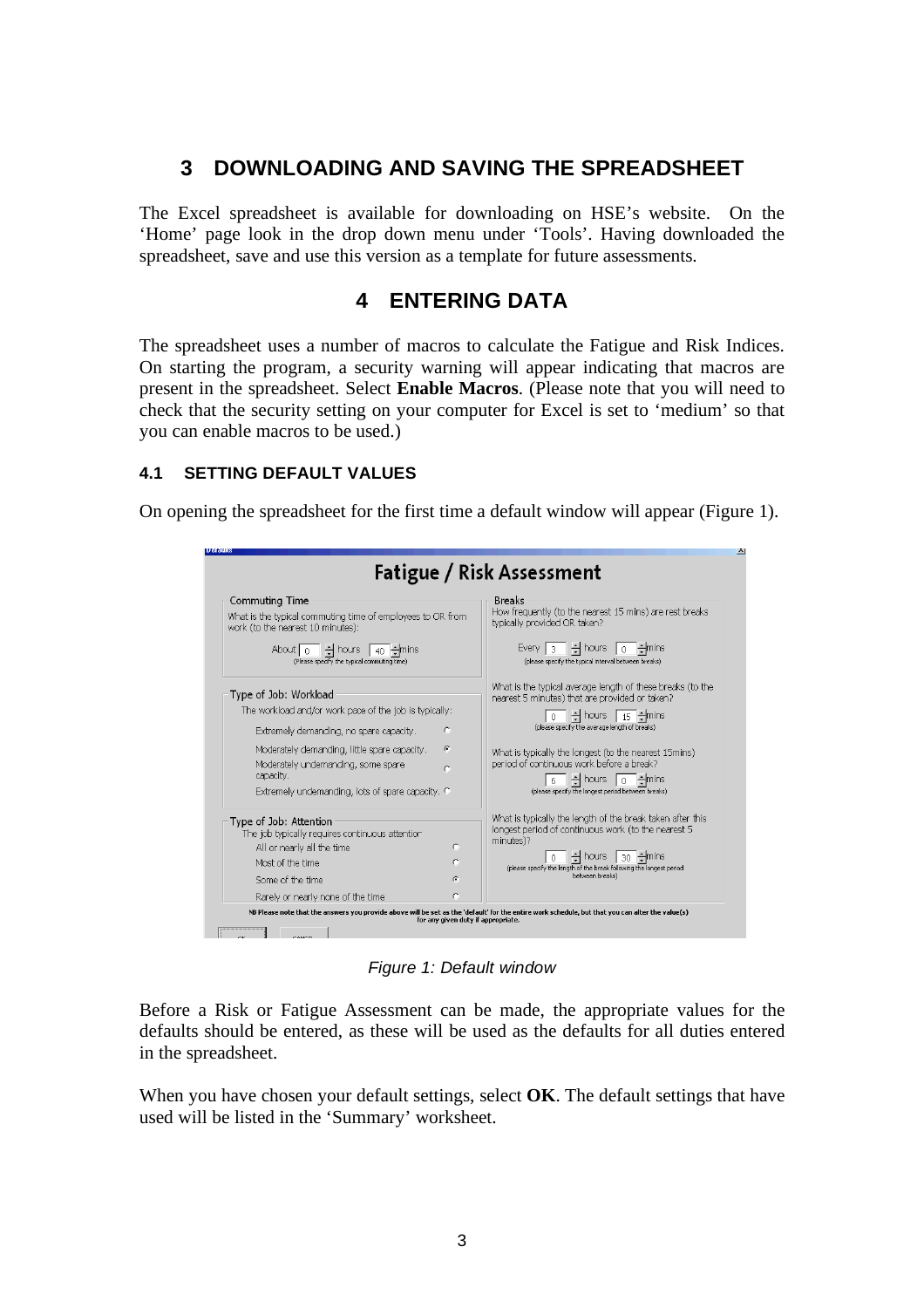#### **4.2 CHANGING DEFAULT VALUES**

To change the default settings, go to the 'Schedule' worksheet, select the **Default**  button near the top of the screen and change the appropriate value. Select **OK**.

To change the settings for an individual duty, make a right click with the mouse in the appropriate cell. The 'Fatigue/Risk Assessment' window will be displayed. The user can then change the values as required. Select **OK**. Once data have been changed from the default values this will be indicated by the word **Individual** appearing in the relevant cell.

#### **4.3 INPUTTING DATA**

The user can enter and alter data in cells with a white or blue background i.e. the columns entitled 'day', 'on duty', 'off duty', 'job type/breaks and 'commuting time'. These five title cells contain a comment box which will pop up when the user places the mouse in the appropriate cell.

Those cells which have a grey background should not be altered directly by the user. They are provided for information to indicate how the various components contribute to the Fatigue Index and to provide details about the duty periods themselves e.g. duty length, rest length.

Information can be entered in the Company, Location, Shift ID, Date and Assessor cells. This information will also be displayed in the 'Summary' and 'Charts' worksheets.

#### **4.3.1 Day**

Information about the duty day can be input as day number e.g. 1, 2, 3

#### **OR**

in date format. When entering data in date format, the input can be completed as ddmmyy or ddmmyyyy or dd/mm/yy or dd/mm/yyyy.

N.B. It is not possible to use a mixture of day number and date formats.

#### **4.3.2 On duty and off duty**

On duty and off duty refer to the duty start and end times of the shifts. Data can be entered with or without a colon. For example, acceptable formats are **0800** or **08:00**. When entering times, it is necessary to use the 24-hour clock.

If more than one duty period is undertaken per day, then each period should be entered on a separate row. A Fatigue or Risk Index will be calculated for each period.

#### **4.3.3 Job type/Breaks**

The input to the job type/breaks component is automatically generated from the default information. Unless the user chooses to change this information, the score will be the same for each duty.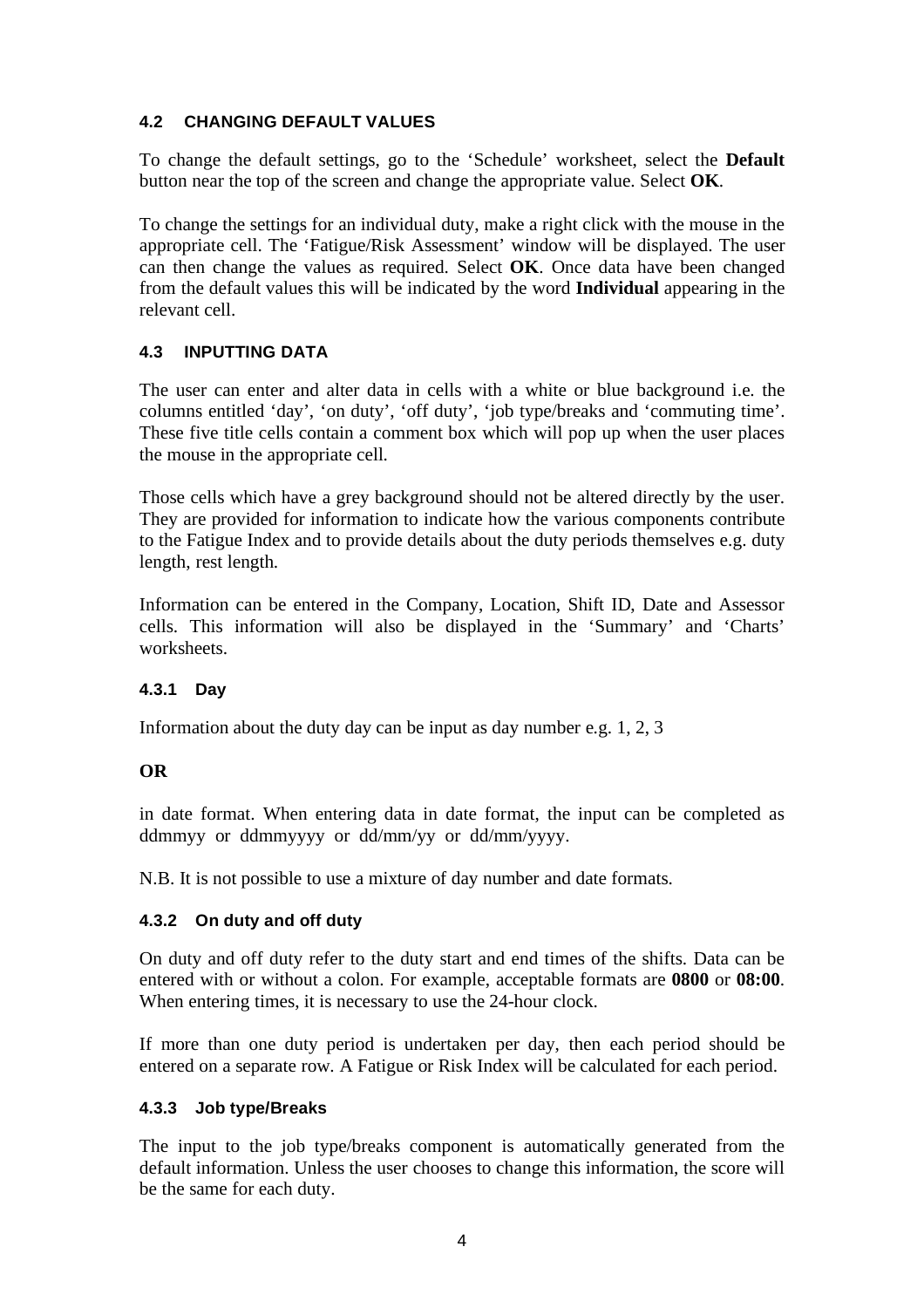To change the default value for an individual duty, make a right mouse click in the appropriate cell of the Job type/breaks column, highlighted in blue. A 'Fatigue/Risk Assessment for a duty' window will be displayed which will allow the user to change the settings. Once the appropriate values have been set, select **OK**. The **Default** flag will change to **Individual**.

To change the individual settings back to the default settings, make a right mouse click over the cells displaying **Individual**. A 'Fatigue/Risk Assessment for a duty' window will be displayed which will allow the user to select the **Change to default**  option.

#### **4.3.4 Commuting time (or travelling time)**

Commuting time (or travelling time) is the time taken to travel to **OR** from work each day and is automatically populated once the default information has been entered.

To change the commuting time for an individual duty, make a right mouse click on the appropriate cell of the 'Commuting Time' column, highlighted in blue. A 'Commuting Time' window will appear which will allow the user to change the value. Changes to the default setting are indicated by **Individual**.

To change the individual settings back to the default settings, make a right mouse click over the cells displaying **Individual**. A 'Commuting Time' window will be displayed which will allow the user to select the **Change to default** option.

#### **4.3.5 Deleting data**

Deleting data from either spreadsheet is a permanent action, which it is not possible to undo.

To clear all entries relating to day, on duty and off duty times, select the **Reset Index**  button. This will delete all data from the spreadsheet.

To delete individual duty periods from the spreadsheet, ensure that the appropriate row/s is/are selected, and then using a right mouse click select **Delete**. It will then be necessary to select the **Calculate Index** button to re-calculate the Index.

Alternatively, select the data to be deleted, select **Edit** from the menu bar followed by **Delete**. Select **Calculate Index** button to re-calculate the Index.

#### **4.3.6 Inserting data**

To insert a new duty day within an existing schedule, type the day number or date in the first blank row. Once the on duty and off duty cells have been populated select Calculate Index and the data will automatically be reordered chronologically.

#### **4.3.7 Importing data**

Data can be copied and pasted into the spreadsheet. However, it must be in the same format and sequence as the Fatigue Index calculator spreadsheet.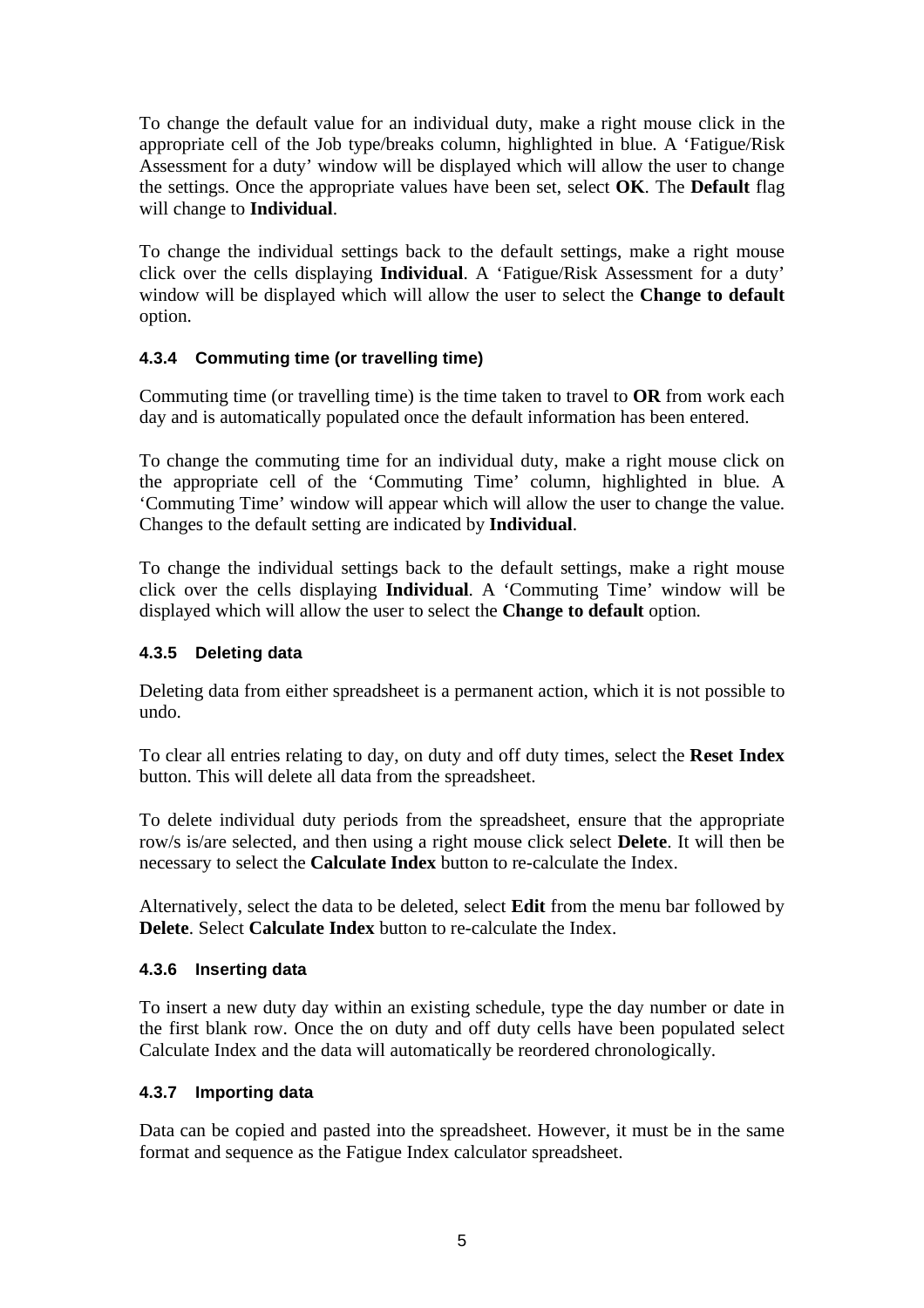Before importing data, it is recommended that all existing data are removed from the spreadsheet by selecting the **Reset Index** button.

N.B. When importing data from the previous version of the Fatigue Index (where 'R'or 'r' was used to indicate a rest day), select and copy the day, on duty and off duty information. Close down the old version of the Fatigue Index and paste the data into the new version of the Fatigue Index (failing to close the old version of the Index will slow down the import process). The new version of the Index will automatically replace cells containing 'R' with blank cells. Select **Calculate Index** and the program will prompt you to check the default settings. Once the default values have been set, select **OK**. Then select **Calculate Index**. All blank rows will be removed automatically from the data set.

#### **4.3.8 Calculating the Indices**

Once all the duty data has been entered, select the **Calculate Index** button. The components contributing to the index and the final index will be displayed.

Any 'Rest Length' of less than 12 hours will be highlighted in bold. Any 'Duty Length' of greater than 12 hours will also be highlighted in bold.

If duty data are amended or deleted, information derived from these figures (i.e. data in grey cells) will be deleted. Reselect the **Calculate Index** button to populate these cells.

#### **4.4 SWITCHING BETWEEN FATIGUE AND RISK INDEX**

To switch between the Fatigue Index and Risk Index, select the button located next to Mode. This can be found towards the top of the schedule worksheet.

# **5 INTERPRETING THE OUTPUT**

#### **5.1 SCHEDULE WORKSHEET**

The output columns are shaded grey. The first two of these present the derived values for duty and rest length. The next column, under the heading 'Average duty per day', presents the cumulative average duty per day at that point in the schedule. This calculation is based on whole days up until midnight at the end of the day on which that particular duty ends. However, it does not include a contribution from any subsequent duties.

Subsequent columns provide details for either the Fatigue or Risk Index, depending on which mode has been selected. These columns comprise:

1. the cumulative component;

- 2. the duty timing component;
- 3. the job type/breaks component.

The final column is the Index itself (either risk or fatigue), which is calculated from the preceding three columns. Note that it is not a simple sum of the previous three columns.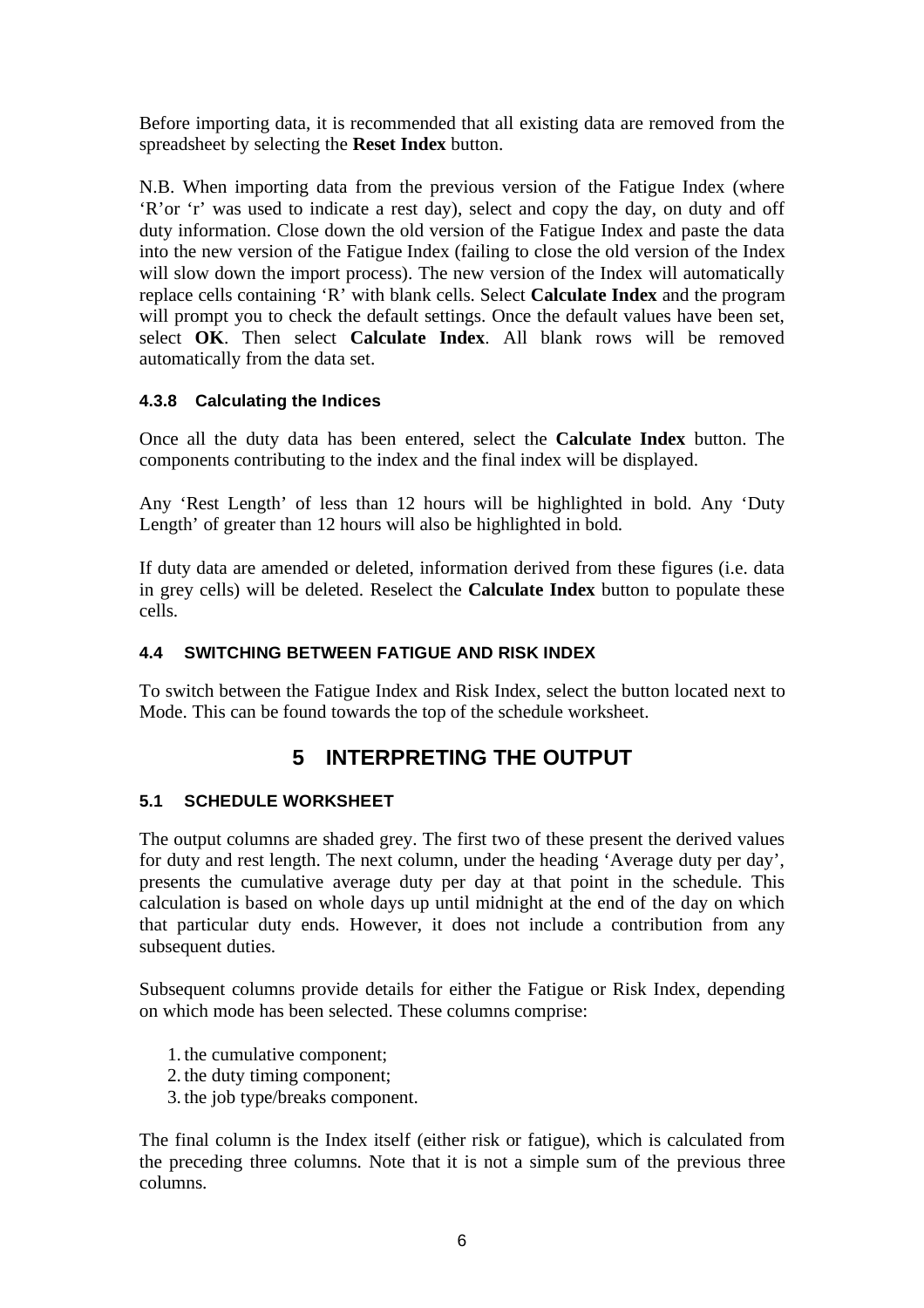Selecting **Display Schedule** followed by **Calculate Index** will display a graphical representation of the schedule alongside the spreadsheet. This can be copied and pasted into other documents e.g. Word or Powerpoint documents. When importing the schedule display into Microsoft Office applications use the **Copy** function. In the new application select **Edit** followed by **Paste Special** and paste the object as a **Picture (Enhanced Metafile)**.

Selecting **Display Charts** followed by **Calculate Index** displays graphically the values of the index as a function of day number (top chart) and duty number (bottom chart). These can be found on the 'Charts' worksheet.

The Risk Index provides output in terms of the relative risk of an accident/incident occurring. A value of 1.0 corresponds to the average risk on a DDNNRRRR schedule with 12-hour shifts, assuming typical values for the job type / breaks factor.

The output from the Fatigue Index is related to the probability of high levels of sleepiness. It is expressed as a value between 0 and 100. A value of 20.7 corresponds to the average from the DDNNRRRR pattern, assuming typical values for the job type / breaks factor.

#### **5.1.1 Thresholds**

Thresholds have not been included in version 2.2 of the Fatigue and Risk Index calculator.

#### **5.2 SUMMARY WORKSHEET**

The worksheet called 'Summary' provides an overview of the data relating to the schedule e.g. number of duty days, number of days off. The data used to populate the summary are dependent on the mode that is selected (i.e. risk or fatigue).

To ensure that any changes made to the **Schedule** or the **Default** settings are incorporated into the summary worksheet, select **Calculate Index** before viewing the Summary worksheet.

#### **5.3 CHARTS WORKSHEET**

The 'Charts' worksheet displays graphically the values of the index as a function of day number (top chart) and duty number (bottom chart). Data displayed are dependent on the mode that is selected (i.e. risk or fatigue).

To populate the charts worksheet, select **Display Charts** and then select **Calculate Index**. The charts will be displayed in the charts worksheet.

The charts can be copied and pasted into other documents e.g. Word or Powerpoint. When importing the graphics into Microsoft Office applications use the copy function. In the new application, select **Edit**, followed by **Paste Special** function and paste the object as a **Picture (Enhanced Metafile)**.